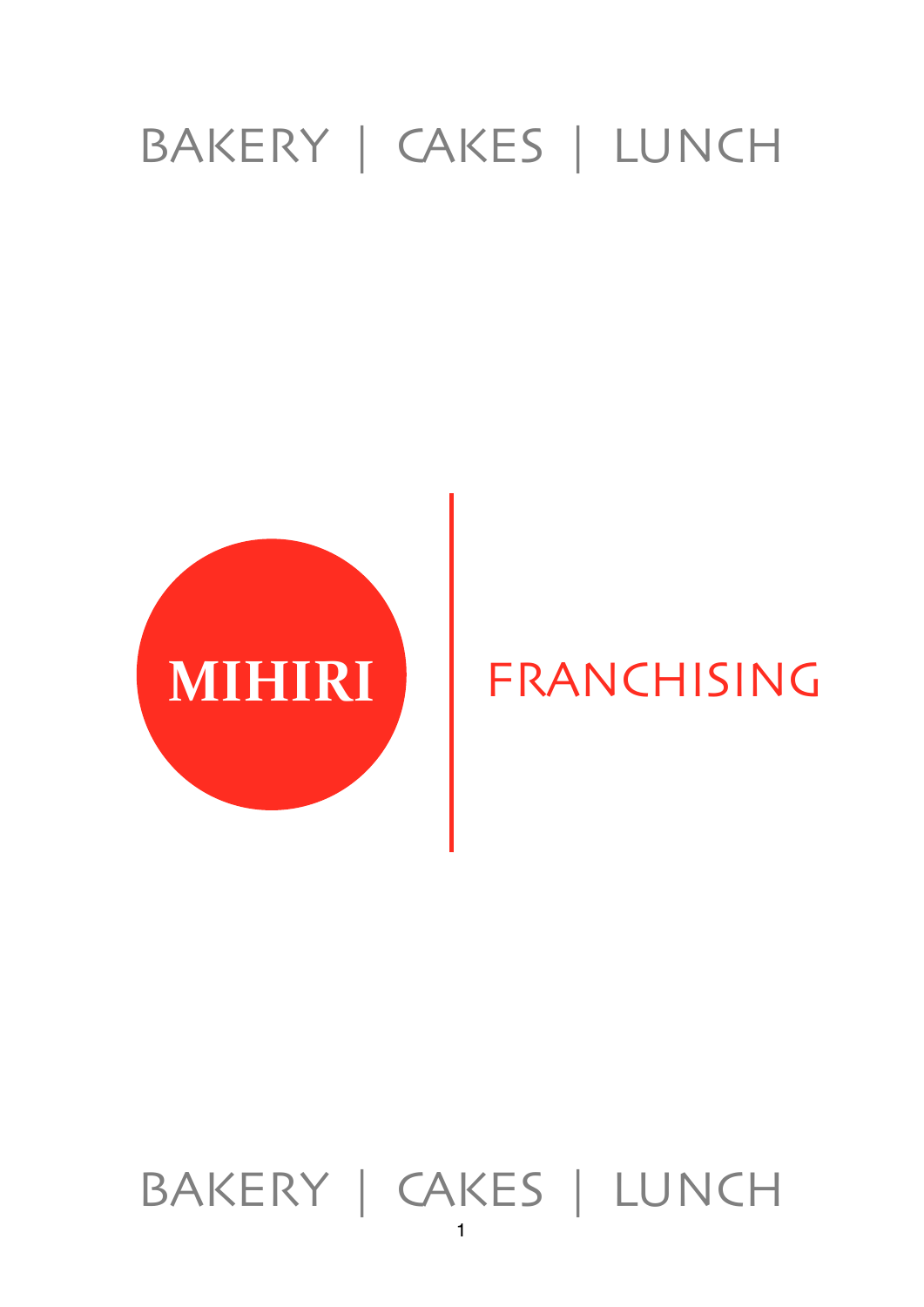## **MIHIRI FRANCHISING - Te Dawn Of Your Entrepreneurial Journey!**

Freshly made, tasty and affordable food is the one thing people will always need in their lives, no matter what —and now's the time to follow your dream of entrepreneurship by investing in a secure future as a Mihiri BakeShop Owner.

With two creatively scalable business models: BakeShop and Mobile BakeShop—you can fulfil your dream of entrepreneurship while enjoying schedule fexibility and healthy work-life balance that owning a Mihiri BakeShop allows.

We have developed a franchising model for aspiring entrepreneurs who dream of running their own bakery cafe without the hassle of running a production facility and a back office. We will produce the entire range of bakery items, pastries, cakes, lunch packets and beverages and deliver to your BakeShop. All you need to do is serve your customers in an elegantly designed, well maintained outlet.

Our team at Mihiri will guide you through the whole process of setting up a BakeShop, from picking the location, signing a lease, building the space and buying all the furniture and equipment you need to open up a cafe. The initial investment is as low as Rs. 3 million with the potential to generate a revenue of over Rs. 30,000,000 annually.

## **What's To Love About Owning A Mihiri Bakeshop?**

- No baking required You don't need to run a bakery in the back with sophisticated equipment or hire chefs specialised in bakery, pastry and hot kitchen to have your own successful Mihiri BakeShop. We will prepare and deliver food products for your location, leaving you time to focus on making your Mihiri BakeShop a success.
- Invest In Yourself: Whether you've always dreamed of owning a business or you're simply interested in a new career adventure away from the corporate grind, Mihiri gives you an affordable, fun way to take charge of your future.
- Low Investment. Extraordinary Returns With an initial investment of just 3 million rupees, you have the potential to generate an average revenue of Rs. 30,000,000 per year. Once you have mastered the business and gained a good customer base, you can earn much more than that from just one store. (For a Mihiri Mobile BakeShop, the investment could be as low as Rs. 200,000 if you already own a van or a lorry.)
- Build an Empire: After the success of your frst shop, you can decide if you want to expand your Mihiri empire. Whether you want to channel your entrepreneurial energy into building a Mihiri empire across town...or enjoy owning just one. It's up to you! With our multiple avenues of BakeShops and Mobile BakeShops, we give you many choices to expand your Mihiri empire.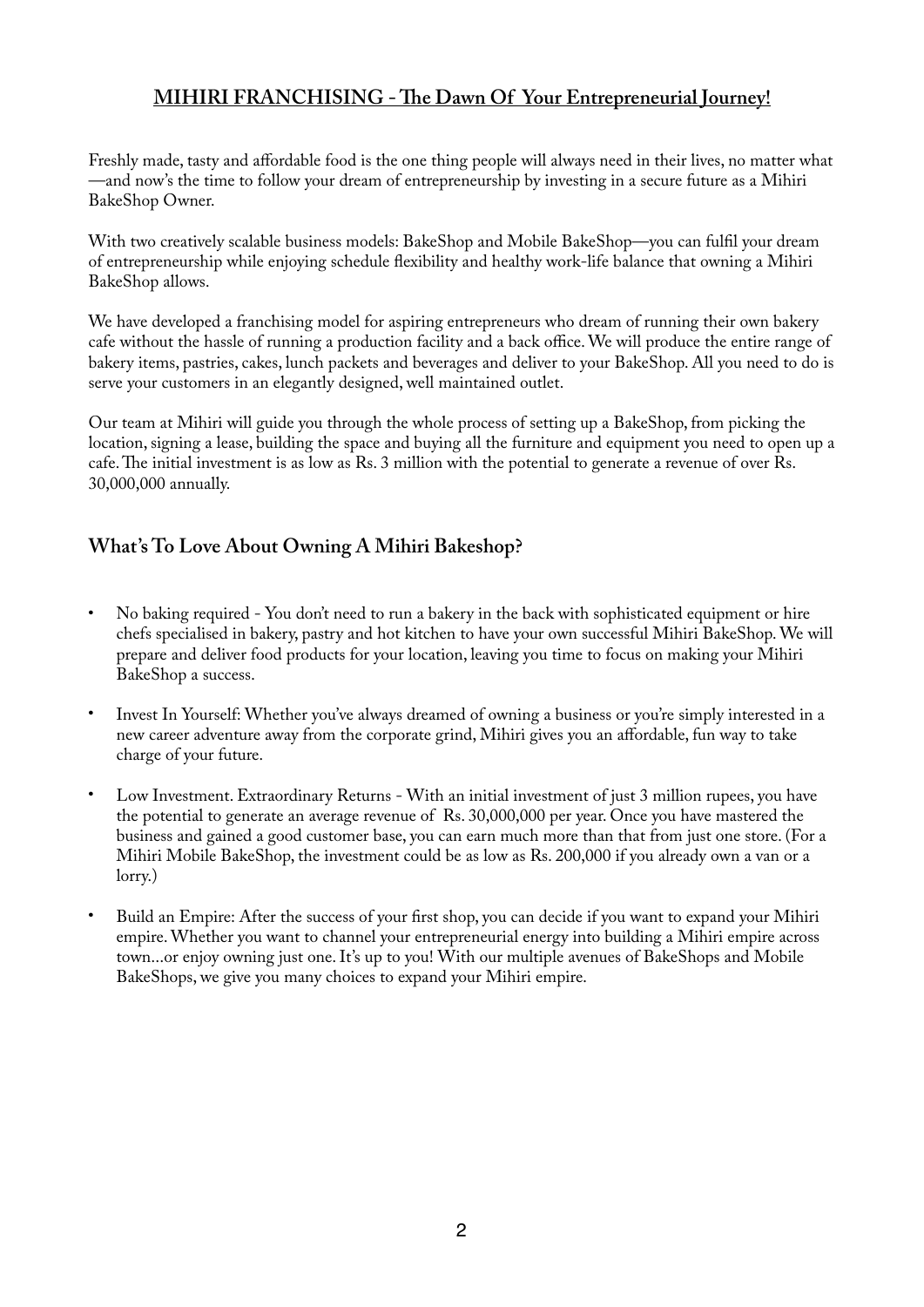## **Why Choose Us?**

A Beloved Brand In The Food Industry

The Mihiri brand name is renowned for it's exceptional food in terms of taste, quality and hygiene. While being the leading manufacturer of lunch packets in Colombo, Mihiri serves a range of bakery products and cakes that are beloved by our customers. So by opening a Mihiri BakeShop, you can be sure to fully satisfy your neighbourhood whether it's a busy town or a residential suburb.

11 Outlets and Growing

Mihiri has a proven track record of creating stunning bakery outlets and restaurants that continue outperform the competition and do record numbers. We consistently perform in the marketplace due to the support of our experience, distinctive brand, delicious food, and effective marketing strategies.Tat's why we have over 11 outlets in Colombo 1,10,11,12,13 and Battaramulla that are loved by our customers.

Stunning Outlet Designs

Mihiri BakeShops stand out from the competition with their tasteful designs and inviting atmosphere. We strive to create beautiful spaces that our customers cherish and love to visit everyday.

Family Owned and Nurtured

As we are a family owned and run business, this allows you to get the help you need from the executive team of Mihiri, who have the experience and passion to make you successful.

With an initial investment that is significantly lower than most businesses in the bakery & restaurant space, owning a Mihiri BakeShop is within your reach!

## **What Our Customers Say About Mihiri**

"I love the atmosphere, it's so welcoming and the fact that it's a family business adds a great touch!- Ravindra Perera

"Mihiri never disappoints with their food. Since they have an outlet close to my office, I visit it once a day for either lunch or an evening snack. Food is always fresh and tasty" - Kamal Wijayaratne

"I have been a fan of the Mihiri lunch packet since 1990. It's the best you can fnd in Colombo and the price is always reasonable" - Kapil Jeyapragesh

"Love their cakes! They taste as good as they look!" - Amna Faiz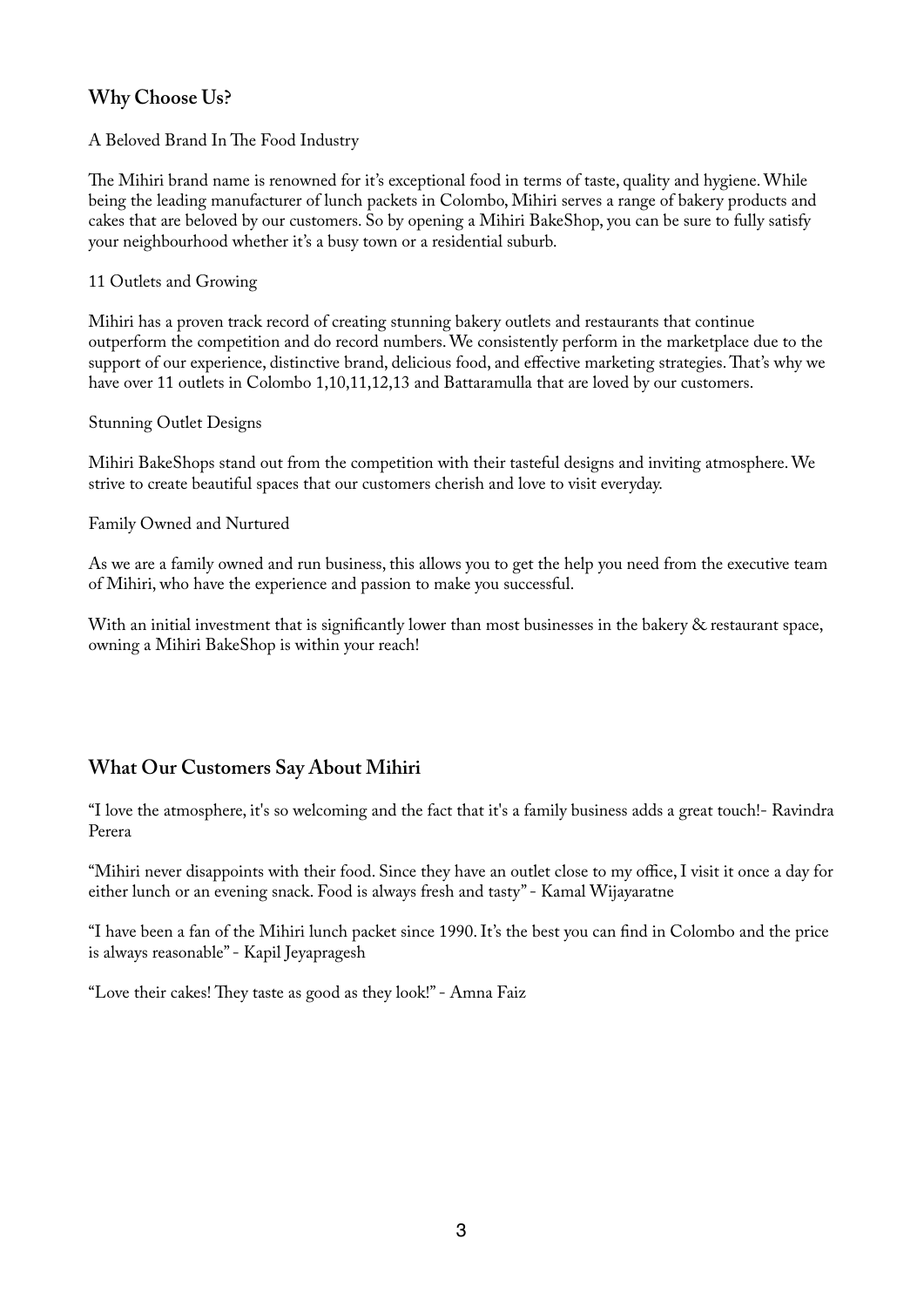## **Are You A Good Fit?**

At Mihiri, our Franchise Owners are part of our family! Because of this, we are highly selective when it comes to awarding franchise opportunities.

We are looking for individuals with a desire to succeed, no matter what. They are the people who are willing to put in the hours, go that extra mile to serve and put a smile on every customer that enters a Mihiri BakeShop. We want owners who are friendly and has the ability to smile and greet customers and make sure every visit to a Mihiri BakeShop is a positive experience.

The ideal owner should have good attention to detail. You have to ensure that every aspect about your outlet is perfect and the cleanliness and food hygiene is maintained at all times.

Being a good salesman will ensure that this partnership becomes a great success. People with a natural ability to market and sell, will do well as a BakeShop owner and will be able to earn a high income.

As Mihiri is a family run entity, we welcome couples or families who are willing to work as a team to a run a Mihiri BakeShop. Working and learning the craft alongside their parents will be a great opportunity for children too.

## **Franchise Support**

We believe that when one of us succeeds, we all succeed!

Once you become a Mihiri owner, our team is here to support you throughout the whole process. We provide support in the areas of Real Estate, Construction, Training, Marketing, Operations, and Purchasing. For our Mobile BakeShop partners, we will help you fully brand your vehicle and set it up to carry our food products.

#### REAL ESTATE

As we all know, it's all about Location, Location, Location. Our executive team will work with you throughout the entire site selection process until you fnalise a lease for your location. We have a number of real estate agents who will fnd you the best spot in town. If you have any space you are interested in, we will personally come and inspect it and see if it a good ft for a Mihiri BakeShop.

#### CONSTRUCTION

We will provide you with the designs and tools necessary to renovate, remodel and build your store. Our team will be there from day one and will guide you on the remodelling of your shop space advising on everything from fooring to ceiling so that your outlet will have the warm, friendly and chic look that separates a Mihiri BakeShop from the rest.

#### **TRAININGS**

Our training program consists of in-store training plus 4 weeks of hands-on management experience for brand-new franchise owners. Trainees are exposed to every aspect of store management, from serving customers, invoicing, preparing beverages and everything that goes in a BakeShop.

Pre-opening Training - 30 days On-The-Job Training: 30 days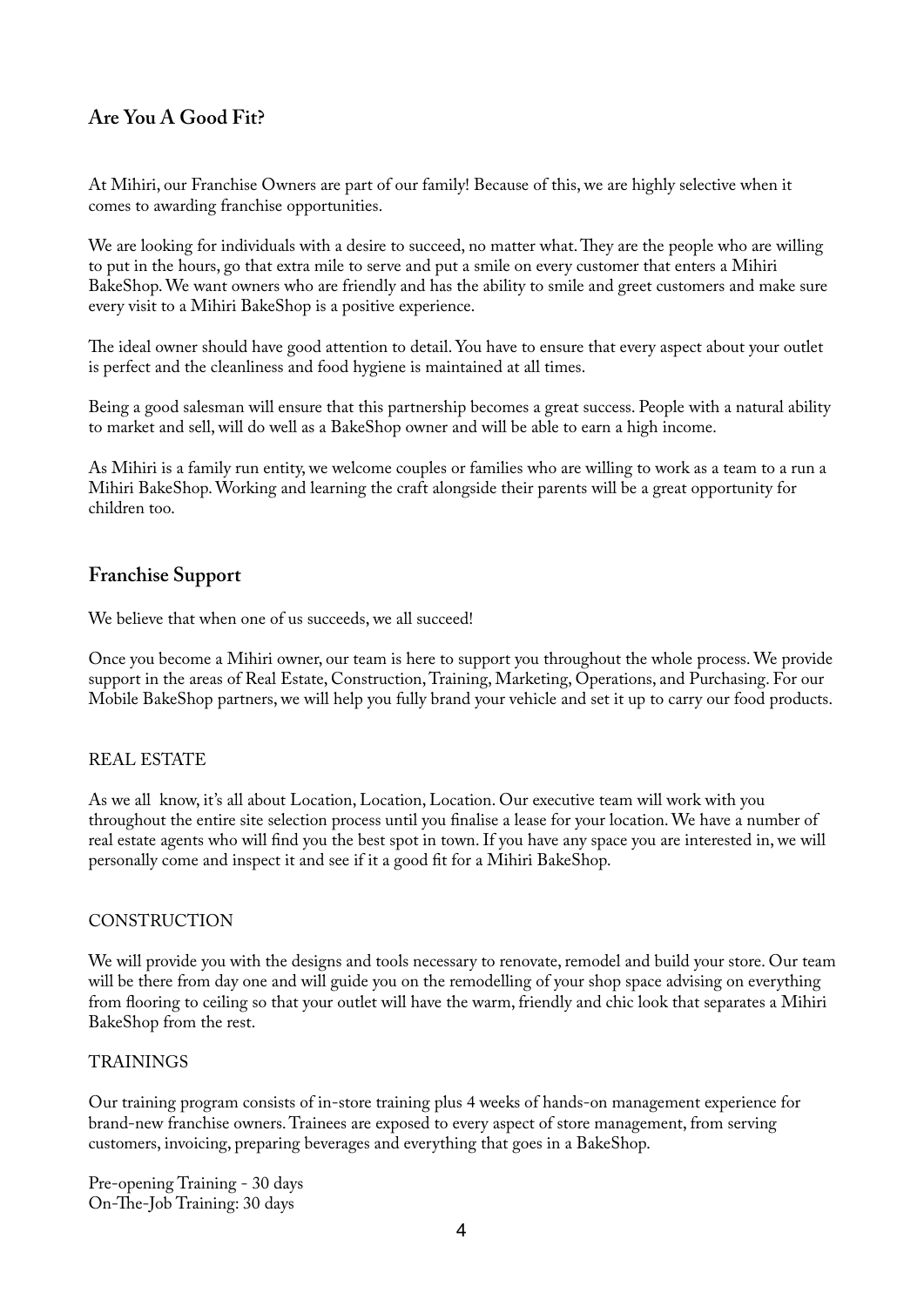Additional Training: At your outlet, monthly or when needed, for the frst year of operation.

#### MARKETING

All Mihiri BakeShops will be given publicity through our social media and other media outlets without costing you a single penny. We will handle media buying, local advertising, social media, customer service, and PR on behalf of you.

#### OPERATIONS

During the frst week that your store is open, we will send a launch specialist to provide additional support. After your store opens, members of our Field Sales Force team will visit your store on an ongoing basis to provide support and feedback to ensure that your store is operating in accordance with Mihiri standards and to share with you the experiences of the best operators in the chain.

#### PURCHASING

We will do all the necessary purchasing on your behalf and make sure everything is delivered to your store on time. We will give you a guideline for other sundry purchasing.

#### **Mobile BakeShop**

If you are an aspiring entrepreneur with a lorry/van or willing to buy one, you now have the opportunity to start a Mihiri Mobile BakeShop. You can become a Mihiri franchise partner to deliver the taste of Mihiri to the customer's doorstep in your hometown or your area of choice. All you need is a lorry or a van that is in good condition and a can do attitude. We will help you brand your lorry and build it to carry our range of food products. You will be supplied with all the necessary food items daily and you can set off to serve your customers.

### **WHAT ARE THE FEES?**

A small fee to pay for a great future!

#### **1. One - off franchise fee**

We charge a small fee for all the handwork involved in bringing a Mihiri BakeShop to life. Our teams will be tirelessly working with you throughout this journey to make sure that everything is perfect from the beginning.

One off fee - 15% on the initial investment

(i.e - Rs. 450,0000 for a minimum investment of Rs. 3,000,000) (Mobile BakeShop - Rs. 30,000 for a minimum investment of Rs. 200,000)

The fee guarantees the following services :

- 1. Assist in fnding the location.
- 2. Advice on signing the lease agreement.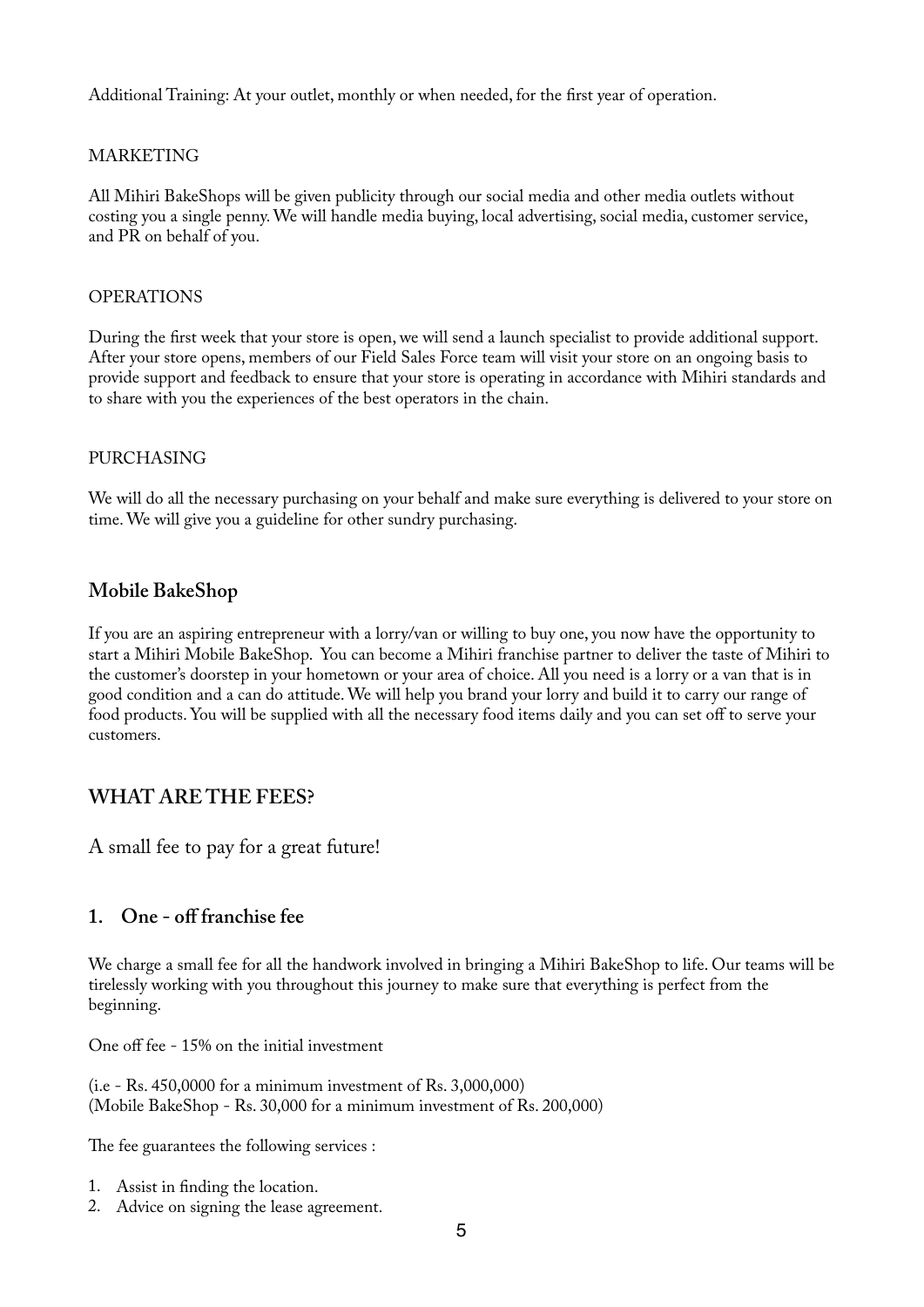- 3. BakeShop design and construction consultancy
- 4. Guiding on purchasing equipment, furniture, fttings, showcases etc.
- 5. Assist in the BakeShop launch event.
- 6. Management and staff training
- 7. Marketing through our Mihiri platforms
- 8. Operations guidance
- 9. Guaranteed supply and delivery of food products.
- 10. Customer support

#### **2. Initial investment**

For BakeShop - Rs. 3,000,000 - Rs. 5,000,000 For Mobile BakeShop - Vehicle + (Rs. 200,000 - Rs. 350,000) depending on the condition of the vehicle

Initial Investment breakdown

| <b>Investment</b>                                                | Low           | High          |
|------------------------------------------------------------------|---------------|---------------|
| Initial Franchise Fee                                            | Rs. 450,000   | Rs. 800,000   |
| Signing the Lease (Security deposit, Lawyer fees,<br>Stamp Duty) | Rs. 650,000   | Rs. 1,500,000 |
| Construction Cost (Depending on the shop space you<br>lease)     | Rs. 250,000   | Rs. 500,000   |
| Equipment/Signage/Furniture/Fixtures                             | Rs. 750,000   | Rs. 1,000,000 |
| <b>Food Display Cupboards</b>                                    | Rs. 700,000   | Rs. 900,000   |
| Other Expenses (Equipment & expenses based on<br>outlet)         | Rs. 200,000   | Rs. 300,000   |
| Total                                                            | Rs. 3,000,000 | Rs. 5,000,000 |

### **3. Liquid Cash Requirement**

Since we do the manufacturing of food products, our franchise partners don' t need to tie up a large sum of money in inventory. We also bear the brunt of the administrative, marketing, transport and other expenses. Therefore the liquid cash requirement is very low for our franchise owners. This cash is mainly required for purchasing food products to sell in the outlet and running costs such as maintenance and cleaning.

For BakeShop - Rs. 200,000 - Rs. 400,000 For Mobile BakeShop - Rs. 50,000 - Rs. 75,000

### **4. Royalty Fees**

Unlike other popular franchise models, Mihiri does not charge its franchisees an ongoing royalty fee. We want to ensure that our franchise partners earn the maximum rewards and grow with us through this venture.

#### **Ongoing Royalty Fee: 0%**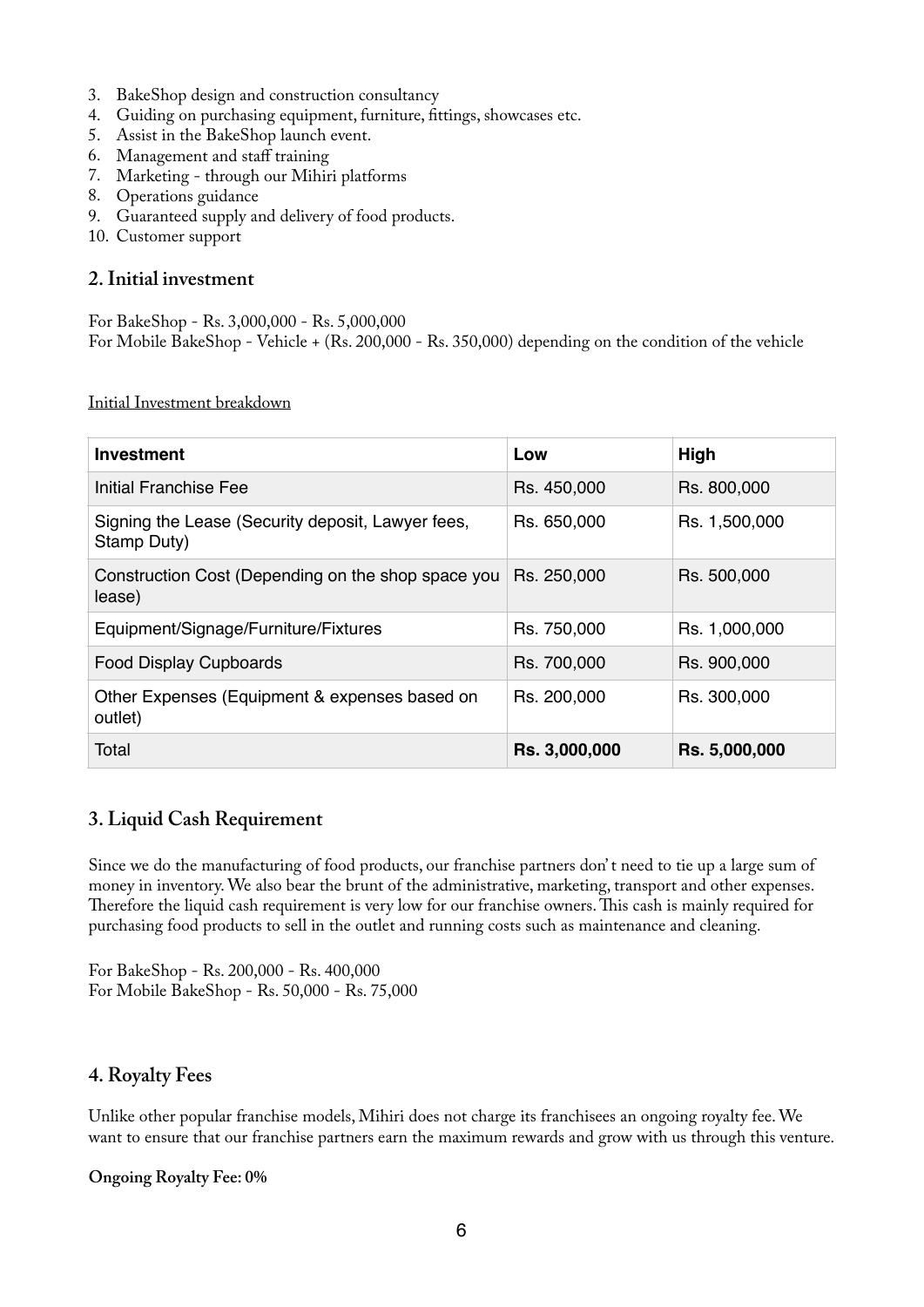An Ad Royalty fee is charged to carry out advertising and promotional campaigns that will generate sales for all franchise owners in the Mihiri family.

**Ad Royalty Fee: 1.5%**

## **How to Apply?**

So what are you waiting for? By completing the application form and submitting, you are one step closer to creating a future that you can be proud of!

Visit [www.mihirifoods.lk/franchising](http://www.mihirifoods.lk/franchising) and download the application form. Send in your fully flled application with a copy of your birth certifcate, history of employment (CV), a copy of your National Identity Card and relevant bank statement copies to [mihirifoods@yahoo.com](mailto:mihirifoods@yahoo.com) with the subject - New Franchise.Your application will then be reviewed by the Mihiri Franchising team.

#### Approval & Opening your Mihiri BakeShop

Once your application is accepted, our franchising team will get in touch with you and guide you through the process of opening a Mihiri BakeShop or Mobile BakeShop. You will receive franchise approval once your fnancial and background checks are completed. Approval will only be given to candidates who meet all the requirements of franchise owners.

## **Te Mihiri Journey**

In 1990, Mihiri Bakery was born out of the popularity of the Mihiri Lunch packets to bring the same authentic Sri Lankan taste to the local bakery industry. The organization opened its first branch in New Chetty Street and has since propelled a further 10 branches citywide over Colombo 1,10,11,13 and Battaramulla.

Mihiri Bakery offers a full range of baked goods, cakes and desserts including layer cakes, brownies, birthday cakes, muffins, pastries and much more. The bakery also caters for customers requiring cakes and cupcakes for weddings, birthdays, events and other celebrations.

The company has transformed into a modern bakery with industry leading standards, serving tasty delights made to the highest quality. No matter where a Mihiri BakeShop pops up, customers can always be assured of a welcoming environment, friendly staff and the delightful smells and tastes of authentic Sri Lankan baking.

After numerous requests for additional locations during the COVID-19 pandemic, Mihiri Franchising was founded in 2021, with the objective of bringing a fun and fulflling business opportunity to like-minded entrepreneurs across the country. We are excited to work with new entrepreneurs and take the Mihiri goodness all around Sri Lanka!

# *"All our dreams can come true, if we have the courage to pursue them." - Walt Disney*